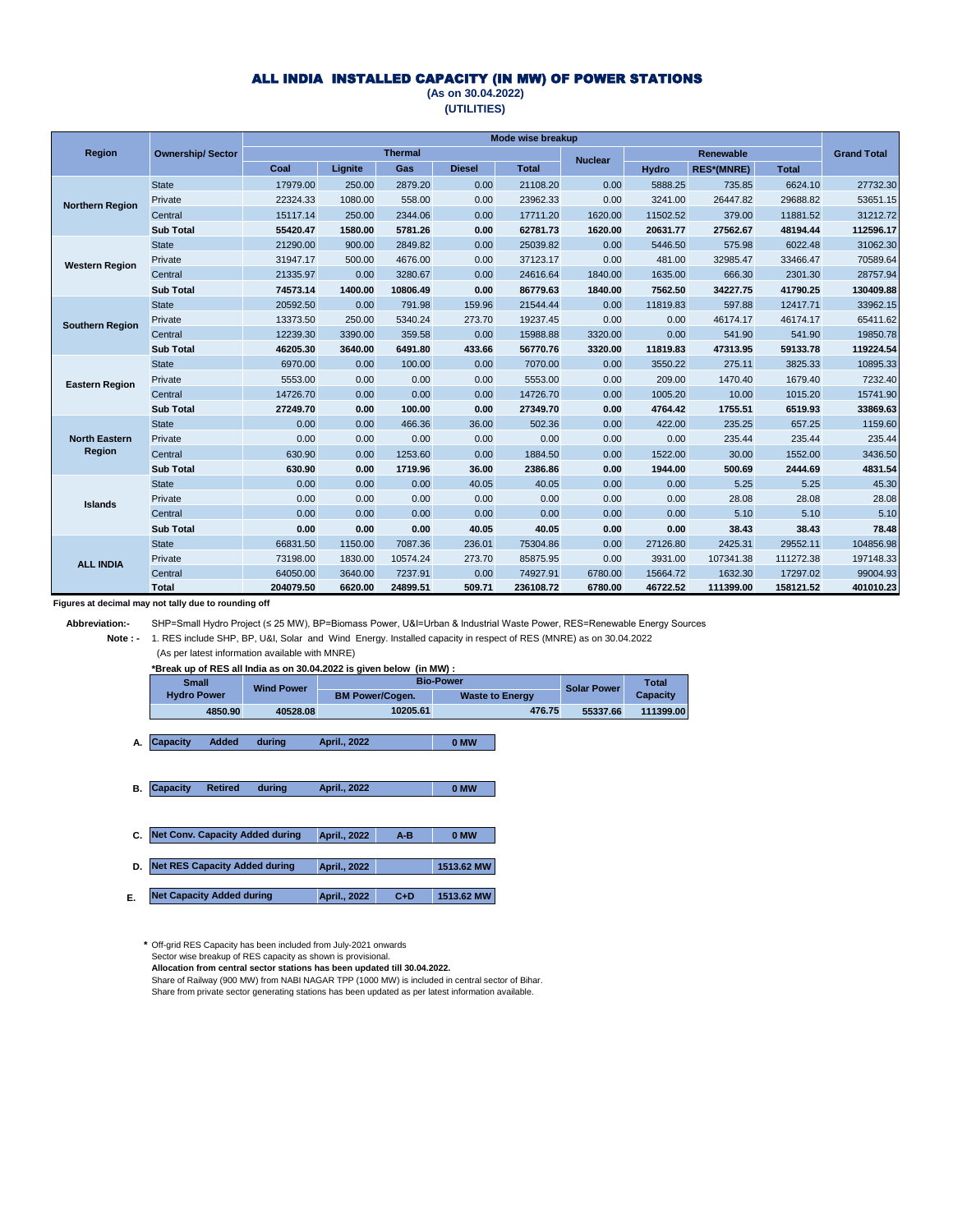## INSTALLED CAPACITY (IN MW) OF POWER UTILITIES IN THE STATES/UTS LOCATED IN NORTHERN REGION

|                         |                              |          |         |                |               |                   |                |              |                   |              | (As on 30.04.2022) |
|-------------------------|------------------------------|----------|---------|----------------|---------------|-------------------|----------------|--------------|-------------------|--------------|--------------------|
|                         |                              |          |         |                |               | Mode wise breakup |                |              |                   |              |                    |
| <b>State</b>            | <b>Ownership/Sector</b>      |          |         | <b>Thermal</b> |               |                   | <b>Nuclear</b> |              | Renewable         |              | <b>Grand Total</b> |
|                         |                              | Coal     | Lignite | Gas            | <b>Diesel</b> | <b>Total</b>      |                | <b>Hydro</b> | <b>RES*(MNRE)</b> | <b>Total</b> |                    |
|                         | <b>State</b>                 | 0.00     | 0.00    | 1800.40        | 0.00          | 1800.40           | 0.00           | 0.00         | 0.00              | 0.00         | 1800.40            |
| <b>Delhi</b>            | Private                      | 878.22   | 0.00    | 108.00         | 0.00          | 986.22            | 0.00           | 0.00         | 270.12            | 270.12       | 1256.34            |
|                         | Central                      | 2771.29  | 0.00    | 207.01         | 0.00          | 2978.31           | 102.83         | 723.09       | 0.00              | 723.09       | 3804.23            |
|                         | Sub-Total                    | 3649.51  | 0.00    | 2115.41        | 0.00          | 5764.93           | 102.83         | 723.09       | 270.12            | 993.21       | 6860.97            |
|                         | <b>State</b>                 | 2510.00  | 0.00    | 150.00         | 0.00          | 2660.00           | 0.00           | 200.00       | 69.30             | 269.30       | 2929.30            |
| Haryana                 | Private                      | 4561.78  | 0.00    | 0.00           | 0.00          | 4561.78           | 0.00           | 539.00       | 1185.77           | 1724.77      | 6286.55            |
|                         | Central                      | 1564.80  | 0.00    | 535.61         | 0.00          | 2100.41           | 100.94         | 1585.62      | 5.00              | 1590.62      | 3791.97            |
|                         | Sub-Total                    | 8636.58  | 0.00    | 685.61         | 0.00          | 9322.19           | 100.94         | 2324.62      | 1260.07           | 3584.69      | 13007.82           |
|                         | <b>State</b>                 | 0.00     | 0.00    | 0.00           | 0.00          | 0.00              | 0.00           | 805.60       | 256.61            | 1062.21      | 1062.21            |
| <b>Himachal Pradesh</b> | Private                      | 0.00     | 0.00    | 0.00           | 0.00          | 0.00              | 0.00           | 1219.40      | 785.26            | 2004.66      | 2004.66            |
|                         | Central                      | 144.67   | 0.00    | 62.01          | 0.00          | 206.68            | 28.95          | 1223.88      | 0.00              | 1223.88      | 1459.52            |
|                         | Sub-Total                    | 144.67   | 0.00    | 62.01          | 0.00          | 206.68            | 28.95          | 3248.88      | 1041.87           | 4290.75      | 4526.39            |
|                         | <b>State</b>                 | 0.00     | 0.00    | 175.00         | 0.00          | 175.00            | 0.00           | 1230.00      | 136.82            | 1366.82      | 1541.82            |
| Jammu & Kashmir<br>and  | Private                      | 0.00     | 0.00    | 0.00           | 0.00          | 0.00              | 0.00           | 0.00         | 102.23            | 102.23       | 102.23             |
| Ladakh                  | Central                      | 577.14   | 0.00    | 129.07         | 0.00          | 706.22            | 67.98          | 1091.88      | 0.00              | 1091.88      | 1866.08            |
|                         | Sub-Total                    | 577.14   | 0.00    | 304.07         | 0.00          | 881.22            | 67.98          | 2321.88      | 239.05            | 2560.93      | 3510.13            |
|                         | <b>State</b>                 | 1760.00  | 0.00    | 150.00         | 0.00          | 1910.00           | 0.00           | 1243.40      | 127.80            | 1371.20      | 3281.20            |
| Punjab                  | Private                      | 5014.00  | 0.00    | 0.00           | 0.00          | 5014.00           | 0.00           | 288.00       | 1640.02           | 1928.02      | 6942.02            |
|                         | Central                      | 1440.00  | 0.00    | 264.01         | 0.00          | 1704.01           | 196.81         | 2286.88      | 0.00              | 2286.88      | 4187.70            |
|                         | Sub-Total                    | 8214.00  | 0.00    | 414.01         | 0.00          | 8628.01           | 196.81         | 3818.28      | 1767.82           | 5586.10      | 14410.92           |
|                         | <b>State</b>                 | 7580.00  | 250.00  | 603.80         | 0.00          | 8433.80           | 0.00           | 433.00       | 23.85             | 456.85       | 8890.65            |
| Rajasthan               | Private                      | 2957.00  | 1080.00 | 0.00           | 0.00          | 4037.00           | 0.00           | 104.00       | 17144.89          | 17248.89     | 21285.89           |
|                         | Central                      | 1210.56  | 250.00  | 221.10         | 0.00          | 1681.66           | 556.74         | 1404.93      | 344.00            | 1748.93      | 3987.33            |
|                         | Sub-Total                    | 11747.56 | 1580.00 | 824.90         | 0.00          | 14152.46          | 556.74         | 1941.93      | 17512.74          | 19454.67     | 34163.87           |
|                         | <b>State</b>                 | 6129.00  | 0.00    | 0.00           | 0.00          | 6129.00           | 0.00           | 724.10       | 49.10             | 773.20       | 6902.20            |
| <b>Uttar Pradesh</b>    | Private                      | 8814.33  | 0.00    | 0.00           | 0.00          | 8814.33           | 0.00           | 842.40       | 4404.45           | 5246.85      | 14061.18           |
|                         | Central                      | 5540.21  | 0.00    | 549.49         | 0.00          | 6089.70           | 289.48         | 1857.53      | 30.00             | 1887.53      | 8266.71            |
|                         | Sub-Total                    | 20483.54 | 0.00    | 549.49         | 0.00          | 21033.03          | 289.48         | 3424.03      | 4483.55           | 7907.58      | 29230.09           |
|                         | <b>State</b>                 | 0.00     | 0.00    | 0.00           | 0.00          | 0.00              | 0.00           | 1252.15      | 72.37             | 1324.52      | 1324.52            |
| <b>Uttarakhand</b>      | Private                      | 99.00    | 0.00    | 450.00         | 0.00          | 549.00            | 0.00           | 248.20       | 859.43            | 1107.63      | 1656.63            |
|                         | Central                      | 392.60   | 0.00    | 69.66          | 0.00          | 462.26            | 31.24          | 475.54       | 0.00              | 475.54       | 969.04             |
|                         | Sub-Total                    | 491.60   | 0.00    | 519.66         | 0.00          | 1011.26           | 31.24          | 1975.89      | 931.80            | 2907.69      | 3950.19            |
|                         | <b>State</b>                 | 0.00     | 0.00    | 0.00           | 0.00          | 0.00              | 0.00           | 0.00         | 0.00              | 0.00         | 0.00               |
| Chandigarh              | Private                      | 0.00     | 0.00    | 0.00           | 0.00          | 0.00              | 0.00           | 0.00         | 55.65             | 55.65        | 55.65              |
|                         | Central                      | 44.83    | 0.00    | 15.03          | 0.00          | 59.86             | 8.01           | 101.71       | 0.00              | 101.71       | 169.57             |
|                         | Sub-Total                    | 44.83    | 0.00    | 15.03          | 0.00          | 59.86             | 8.01           | 101.71       | 55.65             | 157.36       | 225.22             |
|                         | <b>Central - Unallocated</b> | 1431.03  | 0.00    | 291.05         | 0.00          | 1722.08           | 237.03         | 751.45       | 0.00              | 751.45       | 2710.57            |
|                         | <b>State</b>                 | 17979.00 | 250.00  | 2879.20        | 0.00          | 21108.20          | 0.00           | 5888.25      | 735.85            | 6624.10      | 27732.30           |
| <b>Total (Northern</b>  | Private                      | 22324.33 | 1080.00 | 558.00         | 0.00          | 23962.33          | 0.00           | 3241.00      | 26447.82          | 29688.82     | 53651.15           |
| Region)                 | Central                      | 15117.14 | 250.00  | 2344.06        | 0.00          | 17711.20          | 1620.00        | 11502.52     | 379.00            | 11881.52     | 31212.72           |
|                         | <b>Grand Total</b>           | 55420.47 | 1580.00 | 5781.26        | 0.00          | 62781.73          | 1620.00        | 20631.77     | 27562.67          | 48194.44     | 112596.17          |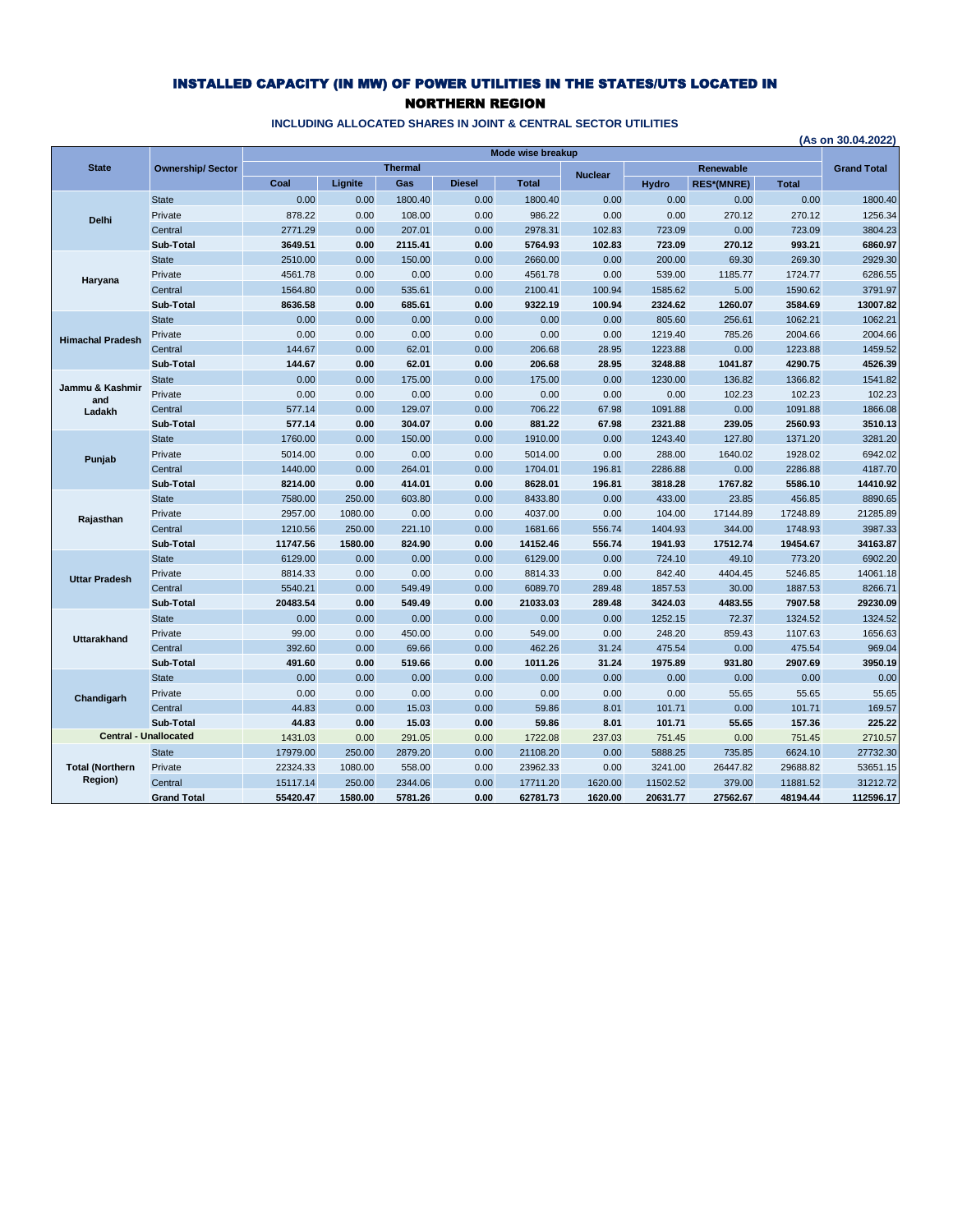## INSTALLED CAPACITY (IN MW) OF POWER UTILITIES IN THE STATES/UTS LOCATED IN WESTERN REGION

|                       |                              |          |         |                |               |                   |                |              |                                       |              | (As on 30.04.2022) |
|-----------------------|------------------------------|----------|---------|----------------|---------------|-------------------|----------------|--------------|---------------------------------------|--------------|--------------------|
| <b>State</b>          |                              |          |         | <b>Thermal</b> |               | Mode wise breakup |                |              |                                       |              |                    |
|                       | <b>Ownership/Sector</b>      | Coal     | Lignite | Gas            | <b>Diesel</b> | <b>Total</b>      | <b>Nuclear</b> | <b>Hydro</b> | <b>Renewable</b><br><b>RES*(MNRE)</b> | <b>Total</b> | <b>Grand Total</b> |
|                       | <b>State</b>                 | 0.00     | 0.00    | 0.00           | 0.00          | 0.00              | 0.00           | 0.00         | 0.05                                  | 0.05         | 0.05               |
|                       | Private                      | 0.00     | 0.00    | 48.00          | 0.00          | 48.00             | 0.00           | 0.00         | 20.65                                 | 20.65        | 68.65              |
| Goa                   | Central                      | 492.27   | 0.00    | 19.67          | 0.00          | 511.94            | 26.00          | 2.00         | 0.00                                  | 2.00         | 539.94             |
|                       | Sub-Total                    | 492.27   | 0.00    | 67.67          | 0.00          | 559.94            | 26.00          | 2.00         | 20.70                                 | 22.70        | 608.64             |
|                       | <b>State</b>                 | 0.00     | 0.00    | 0.00           | 0.00          | 0.00              | 0.00           | 0.00         | 0.00                                  | 0.00         | 0.00               |
|                       | Private                      | 0.00     | 0.00    | 0.00           | 0.00          | 0.00              | 0.00           | 0.00         | 40.72                                 | 40.72        | 40.72              |
| Daman & Diu           | Central                      | 164.74   | 0.00    | 43.34          | 0.00          | 208.08            | 7.00           | 0.00         | 0.00                                  | 0.00         | 215.08             |
|                       | Sub-Total                    | 164.74   | 0.00    | 43.34          | 0.00          | 208.08            | 7.00           | 0.00         | 40.72                                 | 40.72        | 255.80             |
|                       | <b>State</b>                 | 4510.00  | 900.00  | 2177.82        | 0.00          | 7587.82           | 0.00           | 772.00       | 92.79                                 | 864.79       | 8452.61            |
|                       | Private                      | 7144.67  | 500.00  | 3985.00        | 0.00          | 11629.67          | 0.00           | 0.00         | 16771.68                              | 16771.68     | 28401.35           |
| Gujarat               | Central                      | 6047.17  | 0.00    | 424.00         | 0.00          | 6471.17           | 559.00         | 0.00         | 243.30                                | 243.30       | 7273.47            |
|                       | Sub-Total                    | 17701.84 | 1400.00 | 6586.82        | 0.00          | 25688.66          | 559.00         | 772.00       | 17107.77                              | 17879.77     | 44127.43           |
|                       | <b>State</b>                 | 5400.00  | 0.00    | 0.00           | 0.00          | 5400.00           | 0.00           | 1703.66      | 83.96                                 | 1787.62      | 7187.62            |
|                       | Private                      | 6079.00  | 0.00    | 75.00          | 0.00          | 6154.00           | 0.00           | 0.00         | 5101.18                               | 5101.18      | 11255.18           |
| <b>Madhya Pradesh</b> | Central                      | 3982.54  | 0.00    | 257.00         | 0.00          | 4239.54           | 273.00         | 1520.00      | 300.00                                | 1820.00      | 6332.54            |
|                       | Sub-Total                    | 15461.54 | 0.00    | 332.00         | 0.00          | 15793.54          | 273.00         | 3223.66      | 5485.14                               | 8708.80      | 24775.34           |
|                       | <b>State</b>                 | 1840.00  | 0.00    | 0.00           | 0.00          | 1840.00           | 0.00           | 120.00       | 11.05                                 | 131.05       | 1971.05            |
| Chhattisgarh          | Private                      | 7667.50  | 0.00    | 0.00           | 0.00          | 7667.50           | 0.00           | 0.00         | 863.02                                | 863.02       | 8530.52            |
|                       | Central                      | 2124.62  | 0.00    | 0.00           | 0.00          | 2124.62           | 48.00          | 113.00       | 0.00                                  | 113.00       | 2285.62            |
|                       | Sub-Total                    | 11632.12 | 0.00    | 0.00           | 0.00          | 11632.12          | 48.00          | 233.00       | 874.07                                | 1107.07      | 12787.19           |
|                       | <b>State</b>                 | 9540.00  | 0.00    | 672.00         | 0.00          | 10212.00          | 0.00           | 2850.84      | 388.13                                | 3238.97      | 13450.97           |
| Maharashtra           | Private                      | 10856.00 | 0.00    | 568.00         | 0.00          | 11424.00          | 0.00           | 481.00       | 10182.76                              | 10663.76     | 22087.76           |
|                       | Central                      | 5531.18  | 0.00    | 2272.73        | 0.00          | 7803.91           | 690.00         | 0.00         | 123.00                                | 123.00       | 8616.91            |
|                       | Sub-Total                    | 25927.18 | 0.00    | 3512.73        | 0.00          | 29439.91          | 690.00         | 3331.84      | 10693.89                              | 14025.73     | 44155.64           |
|                       | <b>State</b>                 | 0.00     | 0.00    | 0.00           | 0.00          | 0.00              | 0.00           | 0.00         | 0.00                                  | 0.00         | 0.00               |
| Dadra & Nagar         | Private                      | 200.00   | 0.00    | 0.00           | 0.00          | 200.00            | 0.00           | 0.00         | 5.46                                  | 5.46         | 205.46             |
| <b>Naveli</b>         | Central                      | 222.44   | 0.00    | 66.34          | 0.00          | 288.78            | 9.00           | 0.00         | 0.00                                  | 0.00         | 297.78             |
|                       | Sub-Total                    | 422.44   | 0.00    | 66.34          | 0.00          | 488.78            | 9.00           | 0.00         | 5.46                                  | 5.46         | 503.24             |
|                       | <b>Central - Unallocated</b> | 2771.00  | 0.00    | 197.59         | 0.00          | 2968.59           | 228.00         | 0.00         | 0.00                                  | 0.00         | 3196.59            |
|                       | <b>State</b>                 | 21290.00 | 900.00  | 2849.82        | 0.00          | 25039.82          | 0.00           | 5446.50      | 575.98                                | 6022.48      | 31062.30           |
| <b>Total (Western</b> | Private                      | 31947.17 | 500.00  | 4676.00        | 0.00          | 37123.17          | 0.00           | 481.00       | 32985.47                              | 33466.47     | 70589.64           |
| Region)               | Central                      | 21335.97 | 0.00    | 3280.67        | 0.00          | 24616.64          | 1840.00        | 1635.00      | 666.30                                | 2301.30      | 28757.94           |
|                       | <b>Grand Total</b>           | 74573.14 | 1400.00 | 10806.49       | 0.00          | 86779.63          | 1840.00        | 7562.50      | 34227.75                              | 41790.25     | 130409.88          |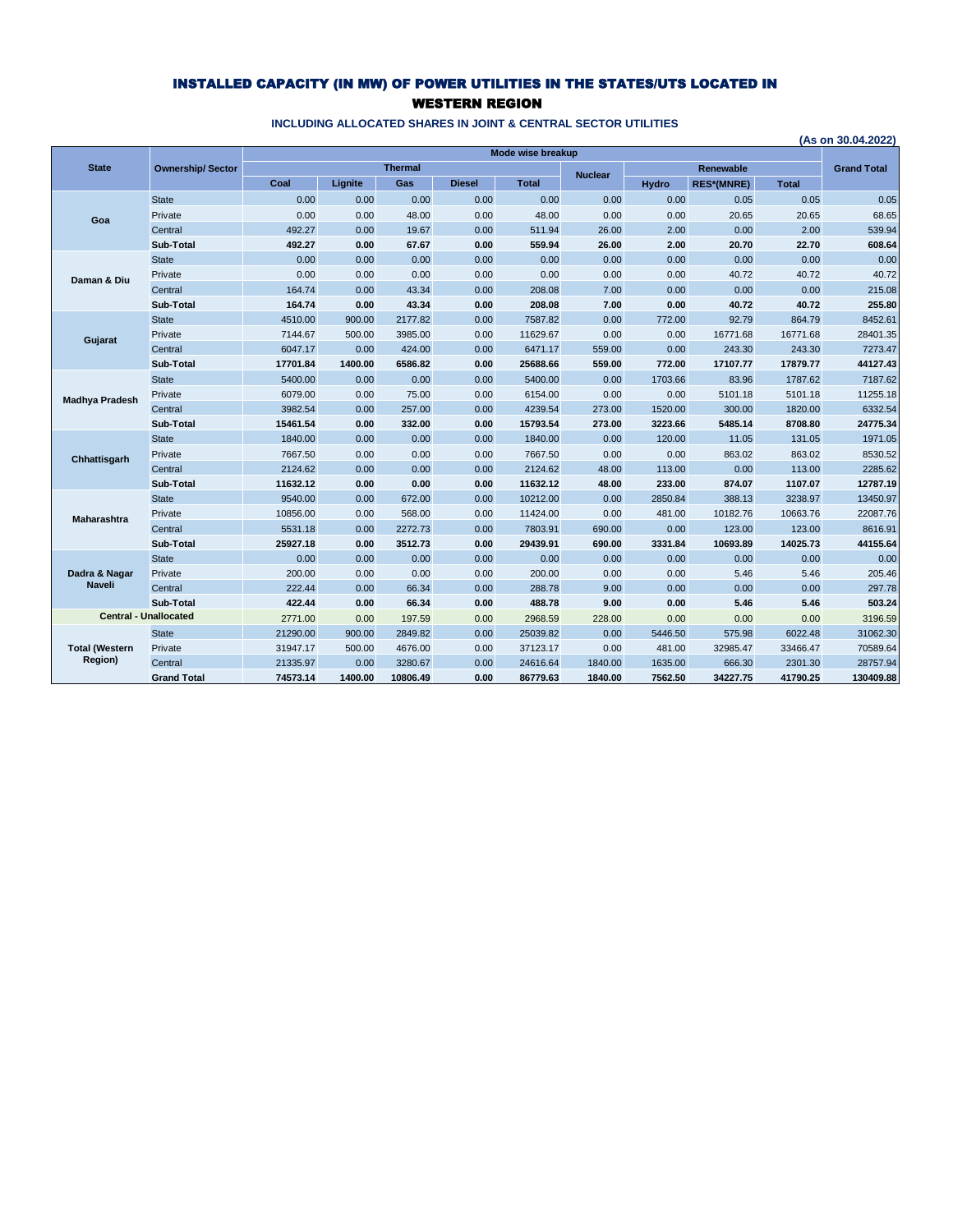## INSTALLED CAPACITY (IN MW) OF POWER UTILITIES IN THE STATES/UTS LOCATED IN SOUTHERN REGION

|                        |                              |          |         |                |               | Mode wise breakup |                |              |                   |              | (As on 30.04.2022) |
|------------------------|------------------------------|----------|---------|----------------|---------------|-------------------|----------------|--------------|-------------------|--------------|--------------------|
| <b>State</b>           | <b>Ownership/Sector</b>      |          |         | <b>Thermal</b> |               |                   |                |              | <b>Renewable</b>  |              | <b>Grand Total</b> |
|                        |                              | Coal     | Lignite | Gas            | <b>Diesel</b> | <b>Total</b>      | <b>Nuclear</b> | <b>Hydro</b> | <b>RES*(MNRE)</b> | <b>Total</b> |                    |
|                        | <b>State</b>                 | 5010.00  | 0.00    | 235.40         | 0.00          | 5245.40           | 0.00           | 1673.60      | 56.18             | 1729.78      | 6975.18            |
| <b>Andhra Pradesh</b>  | Private                      | 3873.88  | 0.00    | 3831.32        | 36.80         | 7742.00           | 0.00           | 0.00         | 8908.04           | 8908.04      | 16650.05           |
|                        | Central                      | 1546.83  | 180.23  | 0.00           | 0.00          | 1727.06           | 127.27         | 0.00         | 250.00            | 250.00       | 2104.33            |
|                        | Sub-Total                    | 10430.71 | 180.23  | 4066.72        | 36.80         | 14714.46          | 127.27         | 1673.60      | 9214.22           | 10887.82     | 25729.55           |
|                        | <b>State</b>                 | 6242.50  | 0.00    | 0.00           | 0.00          | 6242.50           | 0.00           | 2479.93      | 41.22             | 2521.15      | 8763.65            |
| Telangana              | Private                      | 1389.45  | 0.00    | 831.82         | 0.00          | 2221.27           | 0.00           | 0.00         | 4913.34           | 4913.34      | 7134.61            |
|                        | Central                      | 1806.85  | 61.30   | 0.00           | 0.00          | 1868.15           | 148.73         | 0.00         | 10.00             | 10.00        | 2026.88            |
|                        | Sub-Total                    | 9438.80  | 61.30   | 831.82         | 0.00          | 10331.92          | 148.73         | 2479.93      | 4964.56           | 7444.49      | 17925.14           |
|                        | <b>State</b>                 | 5020.00  | 0.00    | 0.00           | 0.00          | 5020.00           | 0.00           | 3631.60      | 193.89            | 3825.49      | 8845.49            |
| Karnataka              | Private                      | 2050.00  | 0.00    | 0.00           | 25.20         | 2075.20           | 0.00           | 0.00         | 15717.82          | 15717.82     | 17793.02           |
|                        | Central                      | 2877.80  | 471.90  | 0.00           | 0.00          | 3349.70           | 698.00         | 0.00         | 0.00              | 0.00         | 4047.70            |
|                        | Sub-Total                    | 9947.80  | 471.90  | 0.00           | 25.20         | 10444.90          | 698.00         | 3631.60      | 15911.70          | 19543.30     | 30686.20           |
|                        | <b>State</b>                 | 0.00     | 0.00    | 0.00           | 159.96        | 159.96            | 0.00           | 1856.50      | 183.90            | 2040.40      | 2200.36            |
| Kerala                 | Private                      | 1047.50  | 0.00    | 174.00         | 0.00          | 1221.50           | 0.00           | 0.00         | 494.40            | 494.40       | 1715.90            |
|                        | Central                      | 1011.42  | 314.20  | 359.58         | 0.00          | 1685.20           | 362.00         | 0.00         | 50.00             | 50.00        | 2097.20            |
|                        | Sub-Total                    | 2058.92  | 314.20  | 533.58         | 159.96        | 3066.66           | 362.00         | 1856.50      | 728.30            | 2584.80      | 6013.46            |
|                        | <b>State</b>                 | 4320.00  | 0.00    | 524.08         | 0.00          | 4844.08           | 0.00           | 2178.20      | 122.70            | 2300.90      | 7144.98            |
| <b>Tamil Nadu</b>      | Private                      | 5012.67  | 250.00  | 503.10         | 211.70        | 5977.47           | 0.00           | 0.00         | 16105.06          | 16105.06     | 22082.53           |
|                        | Central                      | 3429.59  | 1666.57 | 0.00           | 0.00          | 5096.16           | 1448.00        | 0.00         | 231.90            | 231.90       | 6776.06            |
|                        | Sub-Total                    | 12762.26 | 1916.57 | 1027.18        | 211.70        | 15917.71          | 1448.00        | 2178.20      | 16459.66          | 18637.86     | 36003.57           |
|                        | <b>State</b>                 | 0.00     | 0.00    | 0.00           | 0.00          | 0.00              | 0.00           | 0.00         | 0.00              | 0.00         | 0.00               |
| <b>NLC</b>             | Private                      | 0.00     | 0.00    | 0.00           | 0.00          | 0.00              | 0.00           | 0.00         | 0.00              | 0.00         | 0.00               |
|                        | Central                      | 0.00     | 166.00  | 0.00           | 0.00          | 166.00            | 0.00           | 0.00         | 0.00              | 0.00         | 166.00             |
|                        | Sub-Total                    | 0.00     | 166.00  | 0.00           | 0.00          | 166.00            | 0.00           | 0.00         | 0.00              | 0.00         | 166.00             |
|                        | <b>State</b>                 | 0.00     | 0.00    | 32.50          | 0.00          | 32.50             | 0.00           | 0.00         | 0.00              | 0.00         | 32.50              |
| Puducherry             | Private                      | 0.00     | 0.00    | 0.00           | 0.00          | 0.00              | 0.00           | 0.00         | 35.51             | 35.51        | 35.51              |
|                        | Central                      | 140.80   | 111.80  | 0.00           | 0.00          | 252.60            | 86.00          | 0.00         | 0.00              | 0.00         | 338.60             |
|                        | Sub-Total                    | 140.80   | 111.80  | 32.50          | 0.00          | 285.10            | 86.00          | 0.00         | 35.51             | 35.51        | 406.61             |
|                        | <b>Central - Unallocated</b> | 1426.00  | 418.00  | 0.00           | 0.00          | 1844.00           | 450.00         | 0.00         | 0.00              | 0.00         | 2294.00            |
|                        | <b>State</b>                 | 20592.50 | 0.00    | 791.98         | 159.96        | 21544.44          | 0.00           | 11819.83     | 597.88            | 12417.71     | 33962.15           |
| <b>Total (Southern</b> | Private                      | 13373.50 | 250.00  | 5340.24        | 273.70        | 19237.45          | 0.00           | 0.00         | 46174.17          | 46174.17     | 65411.62           |
| Region)                | Central                      | 12239.30 | 3390.00 | 359.58         | 0.00          | 15988.88          | 3320.00        | 0.00         | 541.90            | 541.90       | 19850.78           |
|                        | <b>Grand Total</b>           | 46205.30 | 3640.00 | 6491.80        | 433.66        | 56770.76          | 3320.00        | 11819.83     | 47313.95          | 59133.78     | 119224.54          |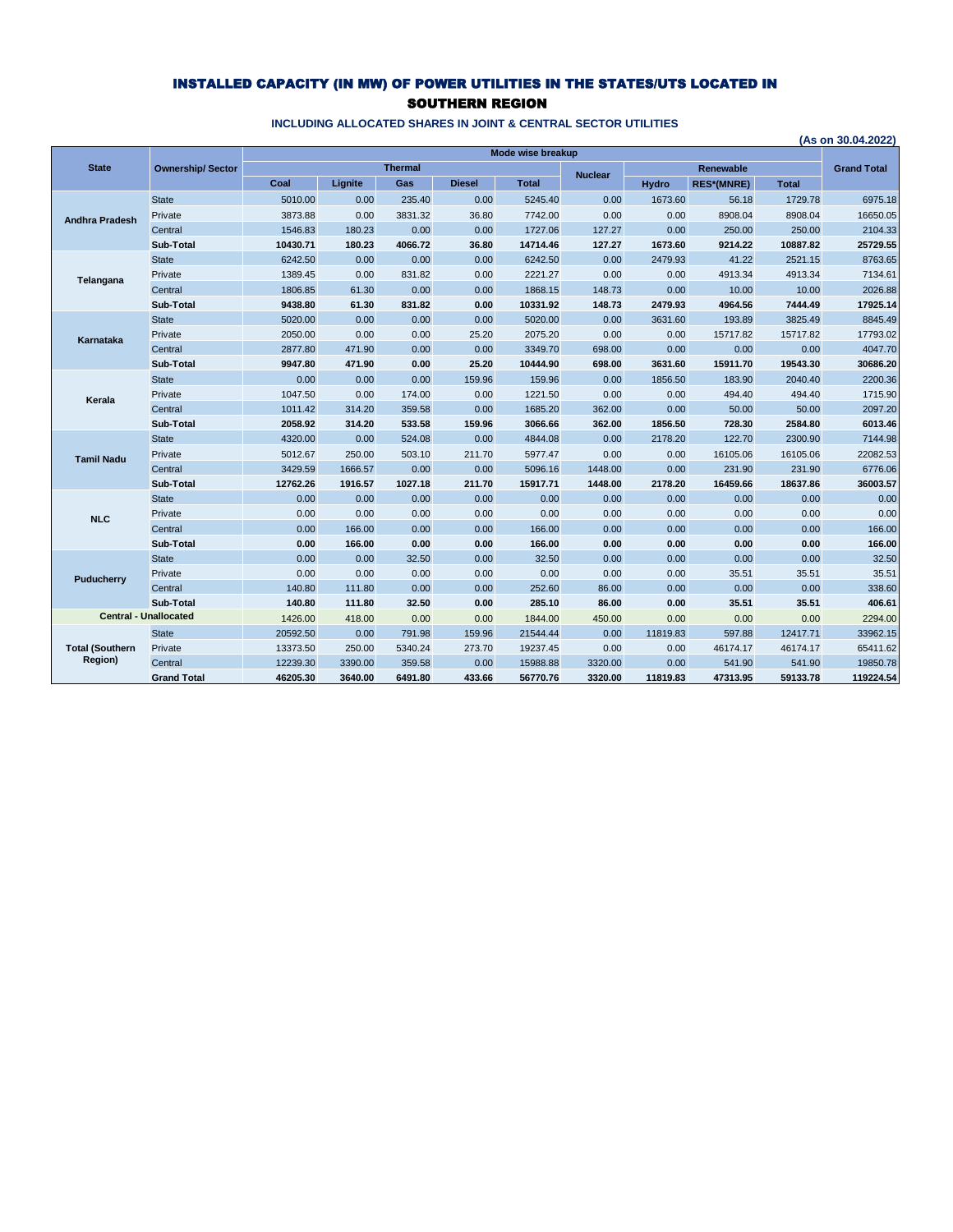## INSTALLED CAPACITY (IN MW) OF POWER UTILITIES IN THE STATES/UTS LOCATED IN EASTERN REGION

|                       |                              |          |         |                |               |                   |                |              |                   |              | (As on 30.04.2022) |
|-----------------------|------------------------------|----------|---------|----------------|---------------|-------------------|----------------|--------------|-------------------|--------------|--------------------|
|                       |                              |          |         |                |               | Mode wise breakup |                |              |                   |              |                    |
| <b>State</b>          | <b>Ownership/Sector</b>      |          |         | <b>Thermal</b> |               |                   | <b>Nuclear</b> |              | Renewable         |              | <b>Grand Total</b> |
|                       |                              | Coal     | Lianite | Gas            | <b>Diesel</b> | <b>Total</b>      |                | <b>Hydro</b> | <b>RES*(MNRE)</b> | <b>Total</b> |                    |
|                       | <b>State</b>                 | 0.00     | 0.00    | 0.00           | 0.00          | 0.00              | 0.00           | 0.00         | 70.70             | 70.70        | 70.70              |
| <b>Bihar</b>          | Private                      | 700.00   | 0.00    | 0.00           | 0.00          | 700.00            | 0.00           | 0.00         | 316.66            | 316.66       | 1016.66            |
|                       | Central                      | 6125.71  | 0.00    | 0.00           | 0.00          | 6125.71           | 0.00           | 110.00       | 0.00              | 110.00       | 6235.71            |
|                       | Sub-Total                    | 6825.71  | 0.00    | 0.00           | 0.00          | 6825.71           | 0.00           | 110.00       | 387.36            | 497.36       | 7323.07            |
|                       | <b>State</b>                 | 420.00   | 0.00    | 0.00           | 0.00          | 420.00            | 0.00           | 130.00       | 4.05              | 134.05       | 554.05             |
| Jharkhand             | Private                      | 580.00   | 0.00    | 0.00           | 0.00          | 580.00            | 0.00           | 0.00         | 93.09             | 93.09        | 673.09             |
|                       | Central                      | 1194.60  | 0.00    | 0.00           | 0.00          | 1194.60           | 0.00           | 61.00        | 0.00              | 61.00        | 1255.60            |
|                       | Sub-Total                    | 2194.60  | 0.00    | 0.00           | 0.00          | 2194.60           | 0.00           | 191.00       | 97.14             | 288.14       | 2482.74            |
| <b>West Bengal</b>    | <b>State</b>                 | 4810.00  | 0.00    | 100.00         | 0.00          | 4910.00           | 0.00           | 986.00       | 121.95            | 1107.95      | 6017.95            |
|                       | Private                      | 2437.00  | 0.00    | 0.00           | 0.00          | 2437.00           | 0.00           | 0.00         | 475.00            | 475.00       | 2912.00            |
|                       | Central                      | 1336.41  | 0.00    | 0.00           | 0.00          | 1336.41           | 0.00           | 410.00       | 0.00              | 410.00       | 1746.41            |
|                       | Sub-Total                    | 8583.41  | 0.00    | 100.00         | 0.00          | 8683.41           | 0.00           | 1396.00      | 596.95            | 1992.95      | 10676.36           |
|                       | <b>State</b>                 | 0.00     | 0.00    | 0.00           | 0.00          | 0.00              | 0.00           | 0.00         | 0.00              | 0.00         | 0.00               |
| <b>DVC</b>            | Private                      | 150.00   | 0.00    | 0.00           | 0.00          | 150.00            | 0.00           | 0.00         | 0.00              | 0.00         | 150.00             |
|                       | Central                      | 3086.88  | 0.00    | 0.00           | 0.00          | 3086.88           | 0.00           | 186.20       | 0.00              | 186.20       | 3273.07            |
|                       | Sub-Total                    | 3236.88  | 0.00    | 0.00           | 0.00          | 3236.88           | 0.00           | 186.20       | 0.00              | 186.20       | 3423.07            |
|                       | <b>State</b>                 | 1740.00  | 0.00    | 0.00           | 0.00          | 1740.00           | 0.00           | 2074.22      | 26.30             | 2100.52      | 3840.52            |
| Odisha                | Private                      | 1686.00  | 0.00    | 0.00           | 0.00          | 1686.00           | 0.00           | 0.00         | 580.96            | 580.96       | 2266.96            |
|                       | Central                      | 1431.85  | 0.00    | 0.00           | 0.00          | 1431.85           | 0.00           | 89.00        | 10.00             | 99.00        | 1530.85            |
|                       | Sub-Total                    | 4857.85  | 0.00    | 0.00           | 0.00          | 4857.85           | 0.00           | 2163.22      | 617.26            | 2780.48      | 7638.33            |
|                       | <b>State</b>                 | 0.00     | 0.00    | 0.00           | 0.00          | 0.00              | 0.00           | 360.00       | 52.11             | 412.11       | 412.11             |
| <b>Sikkim</b>         | Private                      | 0.00     | 0.00    | 0.00           | 0.00          | 0.00              | 0.00           | 209.00       | 4.69              | 213.69       | 213.69             |
|                       | Central                      | 11.92    | 0.00    | 0.00           | 0.00          | 11.92             | 0.00           | 64.00        | 0.00              | 64.00        | 75.92              |
|                       | Sub-Total                    | 11.92    | 0.00    | 0.00           | 0.00          | 11.92             | 0.00           | 633.00       | 56.80             | 689.80       | 701.72             |
|                       | <b>Central - Unallocated</b> | 1539.33  | 0.00    | 0.00           | 0.00          | 1539.33           | 0.00           | 85.01        | 0.00              | 85.01        | 1624.34            |
|                       | <b>State</b>                 | 6970.00  | 0.00    | 100.00         | 0.00          | 7070.00           | 0.00           | 3550.22      | 275.11            | 3825.33      | 10895.33           |
| <b>Total (Eastern</b> | Private                      | 5553.00  | 0.00    | 0.00           | 0.00          | 5553.00           | 0.00           | 209.00       | 1470.40           | 1679.40      | 7232.40            |
| <b>Region)</b>        | Central                      | 14726.70 | 0.00    | 0.00           | 0.00          | 14726.70          | 0.00           | 1005.20      | 10.00             | 1015.20      | 15741.90           |
|                       | <b>Grand Total</b>           | 27249.70 | 0.00    | 100.00         | 0.00          | 27349.70          | 0.00           | 4764.42      | 1755.51           | 6519.93      | 33869.63           |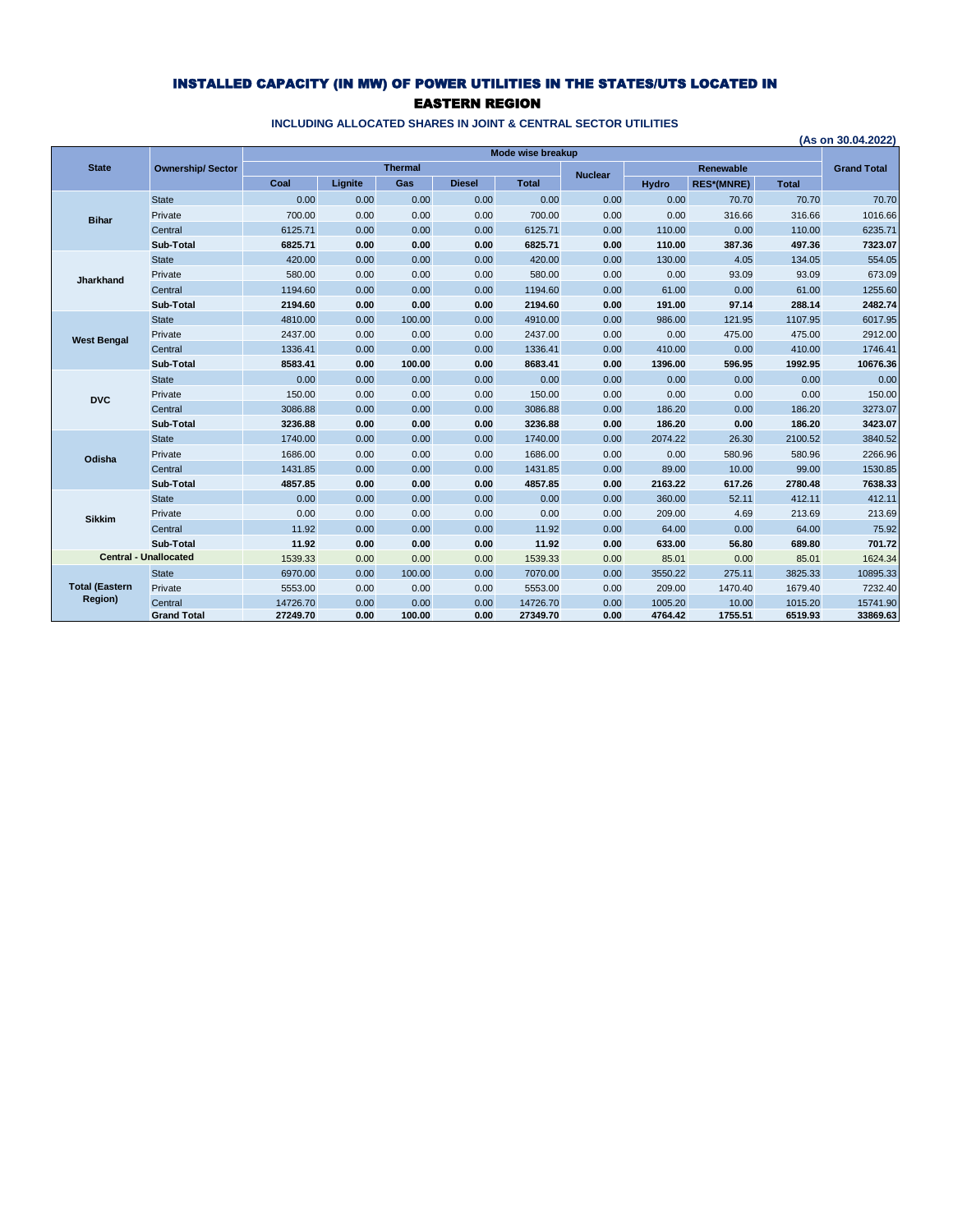### INSTALLED CAPACITY (IN MW) OF POWER UTILITIES IN THE STATES/UTS LOCATED IN NORTH-EASTERN REGION

|                               |                         |        |         |                |               | Mode wise breakup |                |              |                   |              | (As on 30.04.2022) |
|-------------------------------|-------------------------|--------|---------|----------------|---------------|-------------------|----------------|--------------|-------------------|--------------|--------------------|
| <b>State</b>                  | <b>Ownership/Sector</b> |        |         | <b>Thermal</b> |               |                   |                |              | <b>Renewable</b>  |              | <b>Grand Total</b> |
|                               |                         | Coal   | Lignite | Gas            | <b>Diesel</b> | <b>Total</b>      | <b>Nuclear</b> | <b>Hydro</b> | <b>RES*(MNRE)</b> | <b>Total</b> |                    |
|                               | <b>State</b>            | 0.00   | 0.00    | 329.36         | 0.00          | 329.36            | 0.00           | 100.00       | 5.01              | 105.01       | 434.37             |
|                               | Private                 | 0.00   | 0.00    | 0.00           | 0.00          | 0.00              | 0.00           | 0.00         | 149.04            | 149.04       | 149.04             |
| Assam                         | Central                 | 402.52 | 0.00    | 435.56         | 0.00          | 838.08            | 0.00           | 422.08       | 25.00             | 447.08       | 1285.16            |
|                               | Sub-Total               | 402.52 | 0.00    | 764.92         | 0.00          | 1167.44           | 0.00           | 522.08       | 179.05            | 701.13       | 1868.57            |
|                               | <b>State</b>            | 0.00   | 0.00    | 0.00           | 0.00          | 0.00              | 0.00           | 0.00         | 109.11            | 109.11       | 109.11             |
| <b>Arunachal Pradesh</b>      | Private                 | 0.00   | 0.00    | 0.00           | 0.00          | 0.00              | 0.00           | 0.00         | 35.23             | 35.23        | 35.23              |
|                               | Central                 | 37.05  | 0.00    | 46.82          | 0.00          | 83.87             | 0.00           | 544.55       | 0.00              | 544.55       | 628.42             |
|                               | Sub-Total               | 37.05  | 0.00    | 46.82          | 0.00          | 83.87             | 0.00           | 544.55       | 144.34            | 688.89       | 772.76             |
|                               | <b>State</b>            | 0.00   | 0.00    | 0.00           | 0.00          | 0.00              | 0.00           | 322.00       | 32.53             | 354.53       | 354.53             |
| Meghalaya                     | Private                 | 0.00   | 0.00    | 0.00           | 0.00          | 0.00              | 0.00           | 0.00         | 17.96             | 17.96        | 17.96              |
|                               | Central                 | 0.00   | 0.00    | 109.69         | 0.00          | 109.69            | 0.00           | 87.27        | 0.00              | 87.27        | 196.96             |
|                               | Sub-Total               | 0.00   | 0.00    | 109.69         | 0.00          | 109.69            | 0.00           | 409.27       | 50.49             | 459.76       | 569.45             |
|                               | <b>State</b>            | 0.00   | 0.00    | 137.00         | 0.00          | 137.00            | 0.00           | 0.00         | 16.01             | 16.01        | 153.01             |
| <b>Tripura</b>                | Private                 | 0.00   | 0.00    | 0.00           | 0.00          | 0.00              | 0.00           | 0.00         | 9.92              | 9.92         | 9.92               |
|                               | Central                 | 0.00   | 0.00    | 381.94         | 0.00          | 381.94            | 0.00           | 68.49        | 5.00              | 73.49        | 455.43             |
|                               | Sub-Total               | 0.00   | 0.00    | 518.94         | 0.00          | 518.94            | 0.00           | 68.49        | 30.93             | 99.42        | 618.36             |
|                               | <b>State</b>            | 0.00   | 0.00    | 0.00           | 36.00         | 36.00             | 0.00           | 0.00         | 5.45              | 5.45         | 41.45              |
| <b>Manipur</b>                | Private                 | 0.00   | 0.00    | 0.00           | 0.00          | 0.00              | 0.00           | 0.00         | 12.24             | 12.24        | 12.24              |
|                               | Central                 | 15.68  | 0.00    | 81.58          | 0.00          | 97.26             | 0.00           | 95.34        | 0.00              | 95.34        | 192.60             |
|                               | Sub-Total               | 15.68  | 0.00    | 81.58          | 36.00         | 133.26            | 0.00           | 95.34        | 17.69             | 113.03       | 246.29             |
|                               | <b>State</b>            | 0.00   | 0.00    | 0.00           | 0.00          | 0.00              | 0.00           | 0.00         | 30.67             | 30.67        | 30.67              |
| Nagaland                      | Private                 | 0.00   | 0.00    | 0.00           | 0.00          | 0.00              | 0.00           | 0.00         | 3.04              | 3.04         | 3.04               |
|                               | Central                 | 32.10  | 0.00    | 73.93          | 0.00          | 106.03            | 0.00           | 66.33        | 0.00              | 66.33        | 172.36             |
|                               | Sub-Total               | 32.10  | 0.00    | 73.93          | 0.00          | 106.03            | 0.00           | 66.33        | 33.71             | 100.04       | 206.07             |
|                               | <b>State</b>            | 0.00   | 0.00    | 0.00           | 0.00          | 0.00              | 0.00           | 0.00         | 36.47             | 36.47        | 36.47              |
| <b>Mizoram</b>                | Private                 | 0.00   | 0.00    | 0.00           | 0.00          | 0.00              | 0.00           | 0.00         | 8.01              | 8.01         | 8.01               |
|                               | Central                 | 31.05  | 0.00    | 60.46          | 0.00          | 91.51             | 0.00           | 97.94        | 0.00              | 97.94        | 189.45             |
|                               | Sub-Total               | 31.05  | 0.00    | 60.46          | 0.00          | 91.51             | 0.00           | 97.94        | 44.48             | 142.42       | 233.93             |
| <b>Central - Unallocated</b>  |                         | 112.50 | 0.00    | 63.62          | 0.00          | 176.12            | 0.00           | 140.00       | 0.00              | 140.00       | 316.12             |
|                               | <b>State</b>            | 0.00   | 0.00    | 466.36         | 36.00         | 502.36            | 0.00           | 422.00       | 235.25            | 657.25       | 1159.60            |
| Total (North- Eastern Private |                         | 0.00   | 0.00    | 0.00           | 0.00          | 0.00              | 0.00           | 0.00         | 235.44            | 235.44       | 235.44             |
| Region)                       | Central                 | 630.90 | 0.00    | 1253.60        | 0.00          | 1884.50           | 0.00           | 1522.00      | 30.00             | 1552.00      | 3436.50            |
|                               | <b>Grand Total</b>      | 630.90 | 0.00    | 1719.96        | 36.00         | 2386.86           | 0.00           | 1944.00      | 500.69            | 2444.69      | 4831.54            |